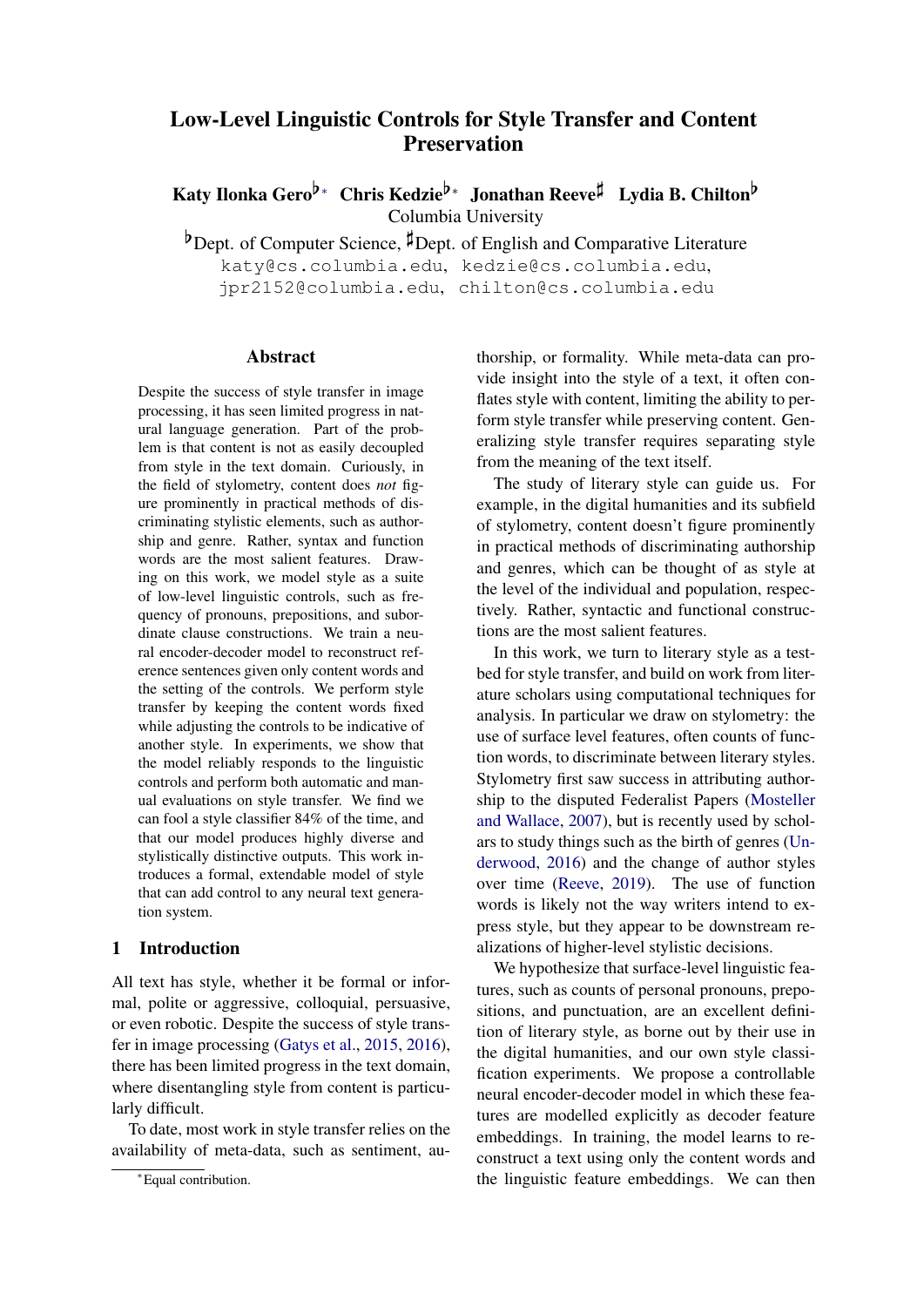transfer arbitrary content words to a new style without parallel data by setting the low-level style feature embeddings to be indicative of the target style.

This paper makes the following contributions:

- A formal model of style as a suite of controllable, low-level linguistic features that are independent of content.
- An automatic evaluation showing that our model fools a style classifier 84% of the time.
- A human evaluation with English literature experts, including recommendations for dealing with the entanglement of content with style.

### 2 Related Work

#### 2.1 Style Transfer with Parallel Data

Following in the footsteps of machine translation, style transfer in text has seen success by using parallel data. [Jhamtani et al.](#page-9-4) [\(2017\)](#page-9-4) use modern translations of Shakespeare plays to build a modernto-Shakespearan model. [Rao and Tetreault](#page-9-5) [\(2018\)](#page-9-5) compile parallel data for formal and informal sentences, allowing them to successfully use various machine translation techniques. While parallel data may work for very specific styles, the difficulty of finding parallel texts dramatically limits this approach.

#### 2.2 Style Transfer without Parallel Data

There has been a decent amount of work on this approach in the past few years [\(Zhao et al.,](#page-10-1) [2018;](#page-10-1) [Fu et al.,](#page-9-6) [2018\)](#page-9-6), mostly focusing on variations of an encoder-decoder framework in which style is modeled as a monolithic style embedding. The main obstacle is often to disentangle style and content. However, it remains a challenging problem.

Perhaps the most successful is [Lample et al.](#page-9-7) [\(2019\)](#page-9-7), who use a de-noising auto encoder and back translation to learn style without parallel data. [Tikhonov and Yamshchikov](#page-9-8) [\(2018\)](#page-9-8) outline the benefits of automatically extracting style, and suggest there is a formal weakness of using linguistic heuristics. In contrast, we believe that monolithic style embeddings don't capture the existing knowledge we have about style, and will struggle to disentangle content.

#### 2.3 Controlling Linguistic Features

Several papers have worked on controlling style when generating sentences from restaurant meaning representations [\(Oraby et al.,](#page-9-9) [2018;](#page-9-9) [Deriu and](#page-9-10) [Cieliebak,](#page-9-10) [2018\)](#page-9-10). In each of these cases, the diversity in outputs is quite small given the constraints of the meaning representation, style is often constrained to interjections (like "yeah"), and there is no original style from which to transfer.

[Ficler and Goldberg](#page-9-11) [\(2017\)](#page-9-11) investigate using stylistic parameters and content parameters to control text generation using a movie review dataset. Their stylistic parameters are created using wordlevel heuristics and they are successful in controlling these parameters in the outputs. Their success bodes well for our related approach in a style transfer setting, in which the content (not merely content parameters) is held fixed.

### 2.4 Stylometry and the Digital Humanities

Style, in literary research, is anything but a stable concept, but it nonetheless has a long tradition of study in the digital humanities. In a remarkably early quantitative study of literature, [Mendenhall](#page-9-12) [\(1887\)](#page-9-12) charts sentence-level stylistic attributes specific to a number of novelists. Half a century later, [Fucks](#page-9-13) [\(1952\)](#page-9-13) builds on earlier work in information theory by [Shannon](#page-9-14) [\(1948\)](#page-9-14), and defines a literary text as consisting of two "materials": "the *vocabulary*, and some structural properties, the *style*, of its author."

Beginning with [Mosteller and Wallace](#page-9-2) [\(2007\)](#page-9-2), statistical approaches to style, or stylometry, join the already-heated debates over the authorship of literary works. A noteable example of this is the "Delta" measure, which uses z-scores of function word frequencies [\(Burrows,](#page-9-15) [2002\)](#page-9-15). [Craig and Kin](#page-9-16)[ney](#page-9-16) [\(2009\)](#page-9-16) find that Shakespeare added some material to a later edition of Thomas Kyd's *The Spanish Tragedy*, and that Christopher Marlowe collaborated with Shakespeare on *Henry VI*.

#### 3 Models

#### 3.1 Preliminary Classification Experiments

The stylometric research cited above suggests that the most frequently used words, e.g. function words, are most discriminating of authorship and literary style.<sup>[1](#page-1-0)</sup> We investigate these claims using three corpora that have distinctive styles in

<span id="page-1-0"></span><sup>&</sup>lt;sup>1</sup>Curiously, these are most often the kinds of words that are manually removed for text classification.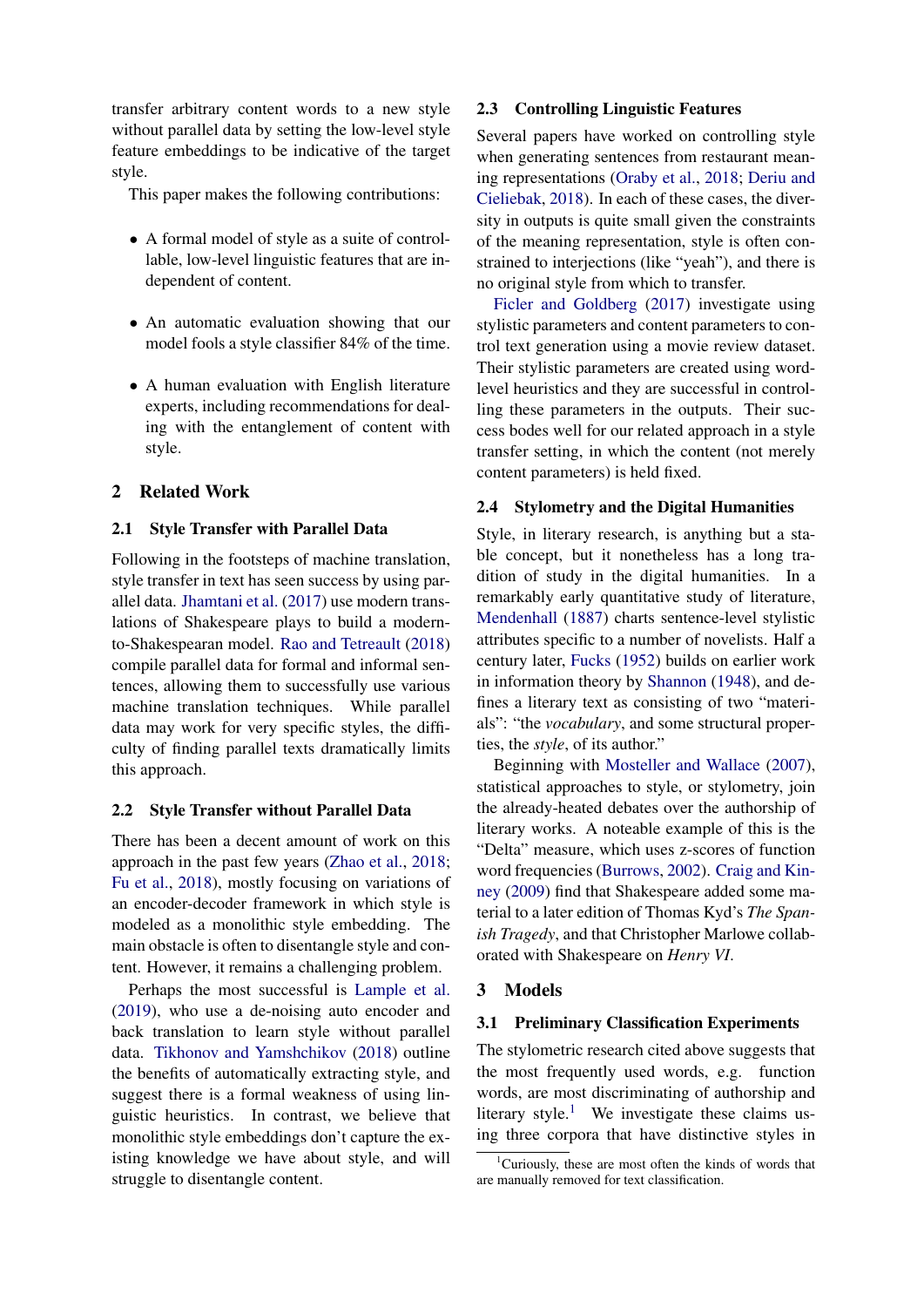<span id="page-2-2"></span>

|        | Train      | Dev        | <b>Test</b> |
|--------|------------|------------|-------------|
| Style  | Words/Sent | Words/Sent | Words/Sent  |
| Sci-fi | 7.1M/344k  | .9M/43k    | .9M/43k     |
| Phil   | 1.2M/120k  | .15M/15k   | .15M/15k    |
| Gothic | .4M/74k    | .05M/9k    | .05M/9k     |

Table 1: The size of the data across the three different styles investigated.

the literary community: gothic novels, philosophy books, and pulp science fiction, hereafter sci-fi.

We retrieve gothic novels and philosophy books from Project Gutenberg<sup>[2](#page-2-0)</sup> and pulp sci-fi from In-ternet Archive's Pulp Magazine Archive<sup>[3](#page-2-1)</sup>. We partition this corpus into train, validation, and test sets the sizes of which can be found in Table [1.](#page-2-2)

In order to validate the above claims, we train five different classifiers to predict the literary style of sentences from our corpus. Each classifier has gradually more content words replaced with part-of-speech (POS) tag placeholder tokens. The *All* model is trained on sentences with all proper nouns replaced by 'PROPN'. The models *Ablated N, Ablated NV*, and *Ablated NVA* replace nouns, nouns & verbs, and nouns, verbs, & adjectives with the corresponding POS tag respectively. Finally, *Content-only* is trained on sentences with all words that are not tagged as NOUN, VERB, ADJ removed; the remaining words are not ablated.

We train the classifiers on the training set, balancing the class distribution to make sure there are the same number of sentences from each style. Classifiers are trained using fastText [\(Joulin et al.,](#page-9-17) [2017\)](#page-9-17), using tri-gram features with all other settings as default. [Table 2](#page-2-3) shows the accuracies of the classifiers.

The styles are highly distinctive: the *All* classifier has an accuracy of 86%. Additionally, even the *Ablated NVA* is quite successful, with 75% accuracy, even without access to any content words. The *Content only* classifier is also quite successful, at 80% accuracy. This indicates that these stylistic genres are distinctive at both the content level and at the syntactic level.

#### <span id="page-2-5"></span>3.2 Formal Model of Style

Given that non-content words are distinctive enough for a classifier to determine style, we pro-

<span id="page-2-3"></span>

| Classifier         | all  | scifi                | goth | phil |
|--------------------|------|----------------------|------|------|
| A11                | 0.86 | 0.86                 | 0.87 | 0.84 |
| Content only       | 0.80 | 0.78                 | 0.80 | 0.84 |
| Ablated N          | 0.81 | 0.80                 | 0.85 | 0.83 |
| <b>Ablated NV</b>  | 0.80 | 0.83                 | 0.77 | 0.72 |
| <b>Ablated NVA</b> |      | $0.75$ $0.73$ $0.72$ |      | 0.80 |

Table 2: Accuracy of five classifiers trained using trigrams with fasttext, for all test data and split by genre. Despite heavy ablation, the *Ablated NVA* classifier has an accuracy of 75%, suggesting synactic and functional features alone can be fully predictive of style.

<span id="page-2-4"></span>

| Control       | Source    | Example           |
|---------------|-----------|-------------------|
| S             | parse     | n/a               |
| SBAR          | parse     | n/a               |
| <b>ADVP</b>   | parse     | n/a               |
| <b>FRAG</b>   | parse     | n/a               |
| conjunction   | word list | and, or, yet, but |
| determiner    | word list | the, an, this     |
| 3rdNeutralPer | word list | they, their, it   |
| 3rdFemalePer  | word list | she, her          |
| 3rdMalePer    | word list | he, his           |
| 1stPer        | word list | I, my, we         |
| 2ndPer        | word list | you, your         |
| 3rdPer        | word list | they, she, he     |
| helperVerbs   | word list | be, am, could     |
| negation      | word list | no, not           |
| simple prep   | word list | for, despite      |
| position prep | word list | above, down       |
| punctuation   | word list | $, ; : - \_$      |

Table 3: All controls, their source, and examples. Punctuation doesn't include end punctuation.

pose a suite of low-level linguistic feature counts (henceforth, controls) as our formal, content-blind definition of style. The style of a sentence is represented as a vector of counts of closed word classes (like personal pronouns) as well as counts of syntactic features like the number of SBAR nonterminals in its constituency parse, since clause structure has been shown to be indicative of style [\(Allison et al.,](#page-9-18) [2013\)](#page-9-18). Controls are extracted heuristically, and almost all rely on counts of predefined word lists. For constituency parses we use the Stanford Parser [\(Manning et al.,](#page-9-19) [2014\)](#page-9-19). [Table 3](#page-2-4) lists all the controls along with examples.

<span id="page-2-1"></span><span id="page-2-0"></span><sup>2</sup><www.gutenberg.org>

<sup>&</sup>lt;sup>3</sup> Specifically, Robin Sloan's OCR'ed corpus: [https://](https://archive.org/details/scifi-corpus) [archive.org/details/scifi-corpus](https://archive.org/details/scifi-corpus)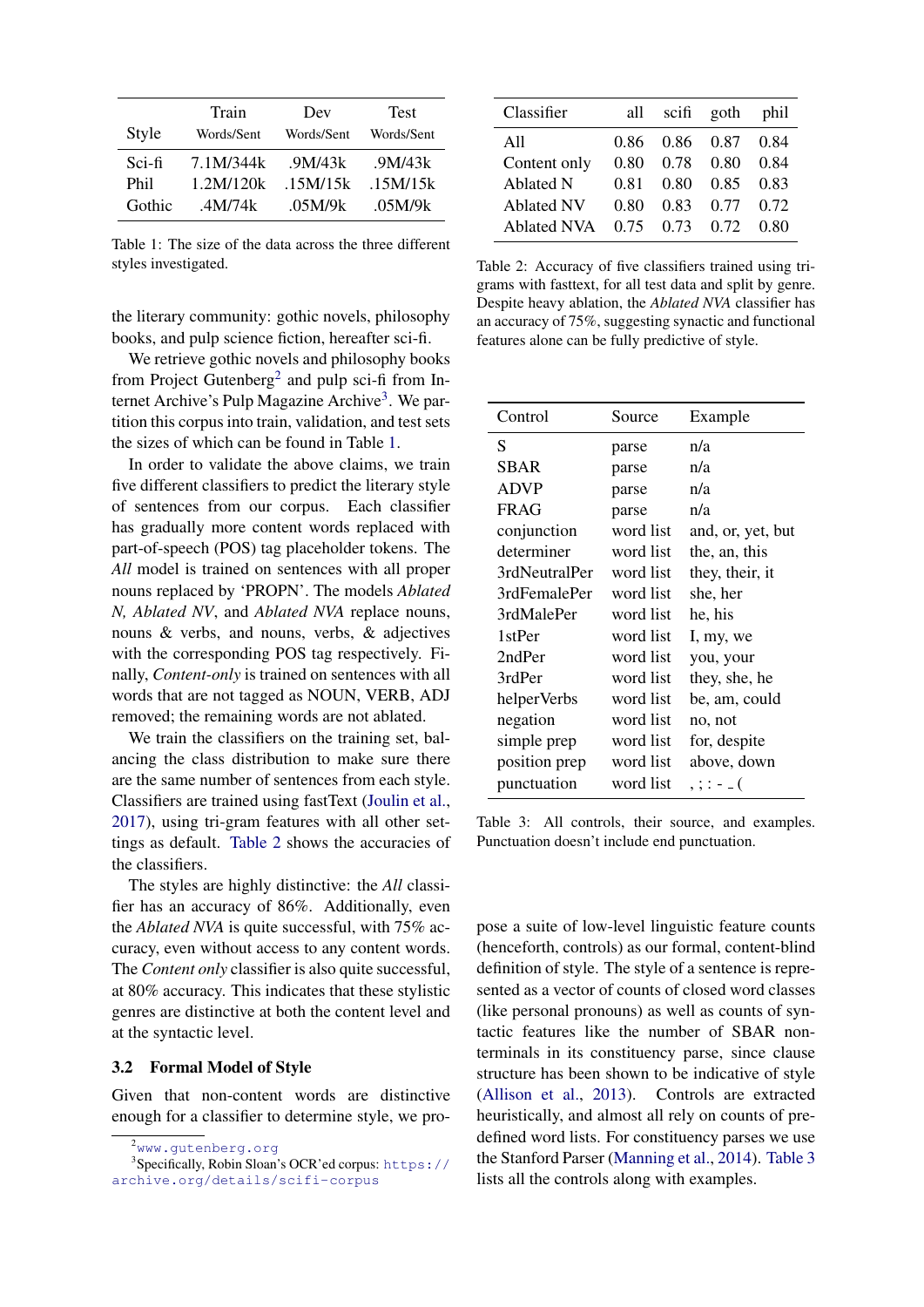<span id="page-3-0"></span>

Figure 1: How a reference sentence from the dataset is prepared for input to the model. Controls are calculated heuristically, and then removed from the sentence. The remaining words, as well as their lemmatized versions and part-of-speech tags, are used as input separately.

#### 3.2.1 Reconstruction Task

Models are trained with a reconstruction task, in which a distorted version of a reference sentence is input and the goal is to output the original reference.

[Figure 1](#page-3-0) illustrates the process. Controls are calculated heuristically. All words found in the control word lists are then removed from the reference sentence. The remaining words, which represent the content, are used as input into the model, along with their POS tags and lemmas.

In this way we encourage models to construct a sentence using content and style independently. This will allow us to vary the stylistic controls while keeping the content constant, and successfully perform style transfer. When generating a new sentence, the controls correspond to the counts of the corresponding syntactic features that we expect to be realized in the output.

#### 3.3 Neural Architecture

We implement our feature controlled language model using a neural encoder-decoder with attention [\(Bahdanau et al.,](#page-9-20) [2014\)](#page-9-20), using 2-layer unidirectional gated recurrent units (GRUs) for the encoder and decoder [\(Cho et al.,](#page-9-21) [2014\)](#page-9-21).

The input to the encoder is a sequence of M content words, along with their lemmas, and fine and coarse grained part-of-speech (POS) tags,<sup>[4](#page-3-1)</sup> i.e.  $X_{.,j} = (x_{1,j}, \ldots, x_{M,j})$  for  $j \in$  $\mathcal{T} = \{$  word, lemma, fine-pos, coarse-pos}. We embed each token (and its lemma and POS) before concatenating, and feeding into the encoder GRU to obtain encoder hidden states,

 $c_i = \text{gru}(c_{i-1}, [E_j(X_{i,j}), j \in \mathcal{T}]$ ;  $\omega_{enc}$ ) for  $i \in$  $1, \ldots, M$ , where initial state  $c_0$ , encoder GRU parameters  $\omega_{enc}$  and embedding matrices  $E_j$  are learned parameters.

The decoder sequentially generates the outputs, i.e. a sequence of N tokens  $y = (y_1, \ldots, y_N)$ , where all tokens  $y_i$  are drawn from a finite output vocabulary  $V$ . To generate the each token we first embed the previously generated token  $y_{i-1}$  and a vector of K control features  $z =$  $(z_1, \ldots, z_K)$  (using embedding matrices  $E_{dec}$  and  $E_{\text{ctrl-1}}, \ldots, E_{\text{ctrl-K}}$  respectively), before concatenating them into a vector  $\rho_i$ , and feeding them into the decoder side GRU along with the previous decoder state  $h_{i-1}$ :

$$
\rho_i = [E_{dec}(y_{i-1}), E_{\text{ctrl-1}}(z_1), \dots, E_{\text{ctrl-K}}(z_K)]
$$
  

$$
h_i = \text{gru}(h_{i-1}, \rho_i; \omega_{dec}),
$$

where  $\omega_{dec}$  are the decoder side GRU parameters.

Using the decoder hidden state  $h_i$  we then attend to the encoder context vectors  $c_j$ , computing attention scores  $\alpha_{i,j}$ , where

$$
a_{i,j} = \nu^{\mathsf{T}} \tanh\left(W^{\mathsf{T}} \begin{bmatrix} c_j \\ h_i \end{bmatrix}\right)
$$

$$
\alpha_{i,j} = \frac{\exp\{a_{i,j}\}}{\sum_{j'} \exp\{a_{i,j'}\}},
$$

before passing  $h_i$  and the attention weighted context  $\bar{c}_i = \sum_{j=1}^{M} \alpha_{i,j} c_j$  into a single hidden-layer perceptron with softmax output to compute the next token prediction probability,

$$
o_i = \tanh\left(U^{\mathsf{T}}\left[\begin{array}{c}h_i\\ \bar{c}_i\end{array}\right]+u\right)
$$

$$
p(y_i|y_{< i}, X) \propto \exp\left\{V_{y_i}^{\mathsf{T}} o_i + v_{y_i}\right\}.
$$

where  $W, U, V$  and  $u, v, \nu$  are parameter matrices and vectors respectively.

Crucially, the controls z remain fixed for all input decoder steps. Each  $z_k$  represents the frequency of one of the low-level features described in [subsection 3.2.](#page-2-5) During training on the reconstruction task, we can observe the full output sequence  $y$ , and so we can obtain counts for each control feature directly. Controls receive a different embedding depending on their frequency, where counts of 0-20 each get a unique embedding, and counts greater than 20 are assigned to the same embedding. At test time, we set the values of the controls according to procedure described in Section [3.3.3.](#page-4-0)

<span id="page-3-1"></span><sup>&</sup>lt;sup>4</sup>We use the Penn Treebank [\(Marcus et al.,](#page-9-22) [1994\)](#page-9-22) and Universal Dependencies [\(de Marneffe et al.\)](#page-9-23) tagsets for the fine and coarse-grained POS respectively.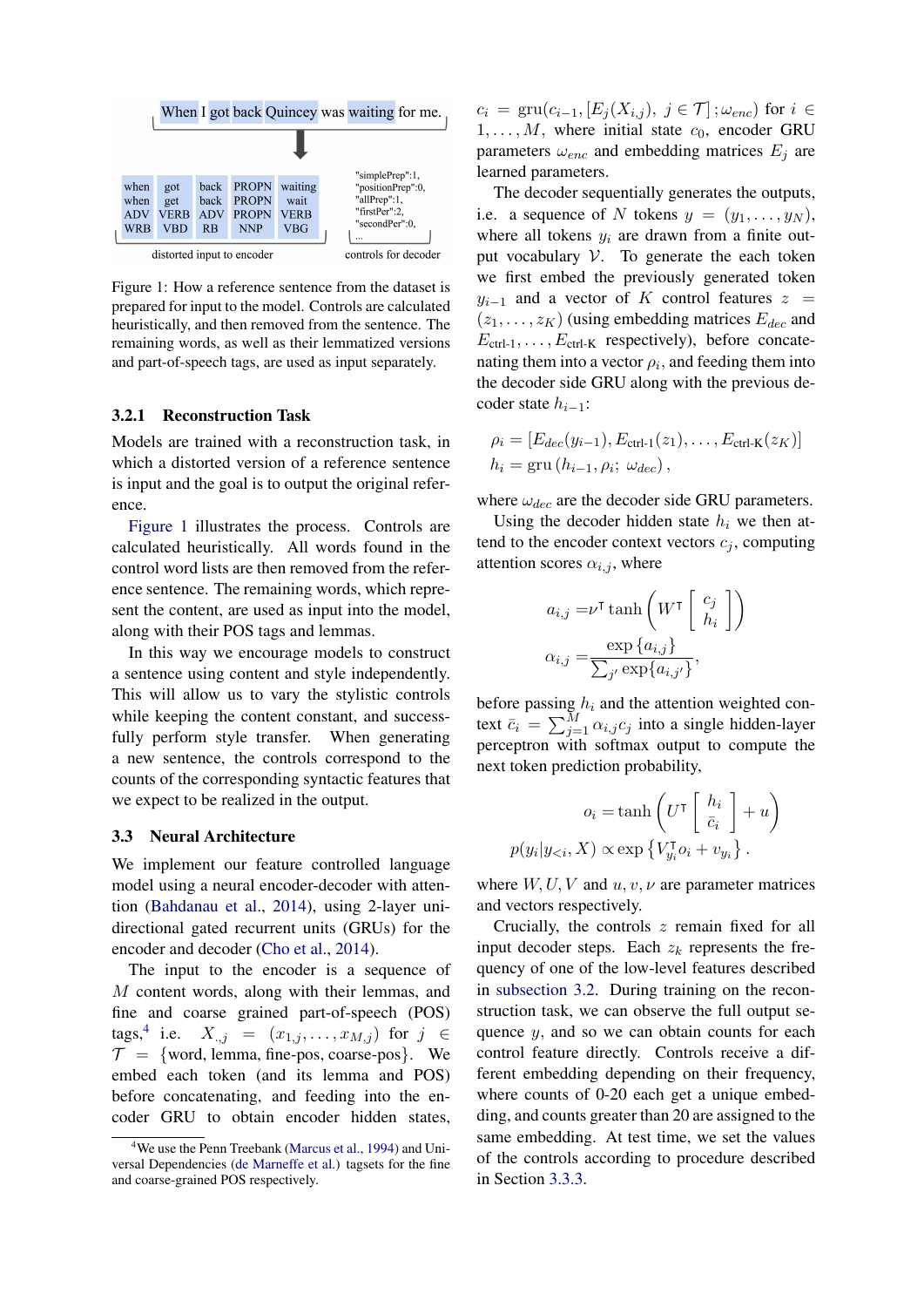<span id="page-4-2"></span>

Figure 2: A schematic depiction of our style control model.

We use embedding sizes of 128, 128, 64, and 32 for token, lemma, fine, and coarse grained POS embedding matrices respectively. Output token embeddings  $E_{dec}$  have size 512, and 50 for the control feature embeddings. We set 512 for all GRU and perceptron output sizes. We refer to this model as the StyleEQ model.<sup>[5](#page-4-1)</sup> See [Figure 2](#page-4-2) for a visual depiction of the model.<sup>[6](#page-4-3)</sup>

#### 3.3.1 Baseline Genre Model

We compare the above model to a similar model, where rather than explicitly represent  $K$  features as input, we have  $K$  features in the form of a genre embedding, i.e. we learn a genre specific embedding for each of the gothic, scifi, and philosophy genres, as studied in [Fu et al.](#page-9-6) [\(2018\)](#page-9-6) and [Zhao et al.](#page-10-1) [\(2018\)](#page-10-1). To generate in a specific style, we simply set the appropriate embedding. We use genre embeddings of size 850 which is equivalent to the total size of the  $K$  feature embeddings in the StyleEQ model.

#### 3.3.2 Training

We train both models with minibatch stochastic gradient descent with a learning rate of 0.25, weight decay penalty of 0.0001, and batch size of 64. We also apply dropout with a drop rate of 0.25 to all embedding layers, the GRUs, and preceptron hidden layer. We train for a maximum of 200 epochs, using validation set BLEU score [\(Papineni](#page-9-24) [et al.,](#page-9-24) [2002\)](#page-9-24) to select the final model iteration for evaluation.

#### <span id="page-4-0"></span>3.3.3 Selecting Controls for Style Transfer

In the Baseline model, style transfer is straightforward: given an input sentence in one style, fix

<span id="page-4-3"></span><sup>6</sup>Implementation code can be found at:

<https://github.com/kedz/styleeq>

the encoder content features while selecting a different genre embedding. In contrast, the StyleEQ model requires selecting the counts for each control. Although there are a variety of ways to do this, we use a method that encourages a diversity of outputs.

In order to ensure the controls match the reference sentence in magnitude, we first find all sentences in the target style with the same number of words as the reference sentence. Then, we add the following constraints: the same number of proper nouns, the same number of nouns, the same number of verbs, and the same number of adjectives. We randomly sample  $n$  of the remaining sentences, and for each of these 'sibling' sentences, we compute the controls. For each of the new controls, we generate a sentence using the original input sentence content features. The generated sentences are then reranked using the length normalized log-likelihood under the model. We can then select the highest scoring sentence as our style-transferred output, or take the top- $k$  when we need a diverse set of outputs.

The reason for this process is that although there are group-level distinctive controls for each style, e.g. the high use of punctuation in philosophy books or of first person pronouns in gothic novels, at the sentence level it can understandably be quite varied. This method matches sentences between styles, capturing the natural distribution of the corpora.

## 4 Automatic Evaluations

#### 4.1 BLEU Scores & Perplexity

In [Table 4](#page-5-0) we report BLEU scores for the reconstruction of test set sentences from their content and feature representations, as well as the model perplexities of the reconstruction. For both mod-

<span id="page-4-1"></span><sup>&</sup>lt;sup>5</sup>We think of the suite of feature controls as knobs akin to a parametric equalizer (EQ) on a HiFi-stereo.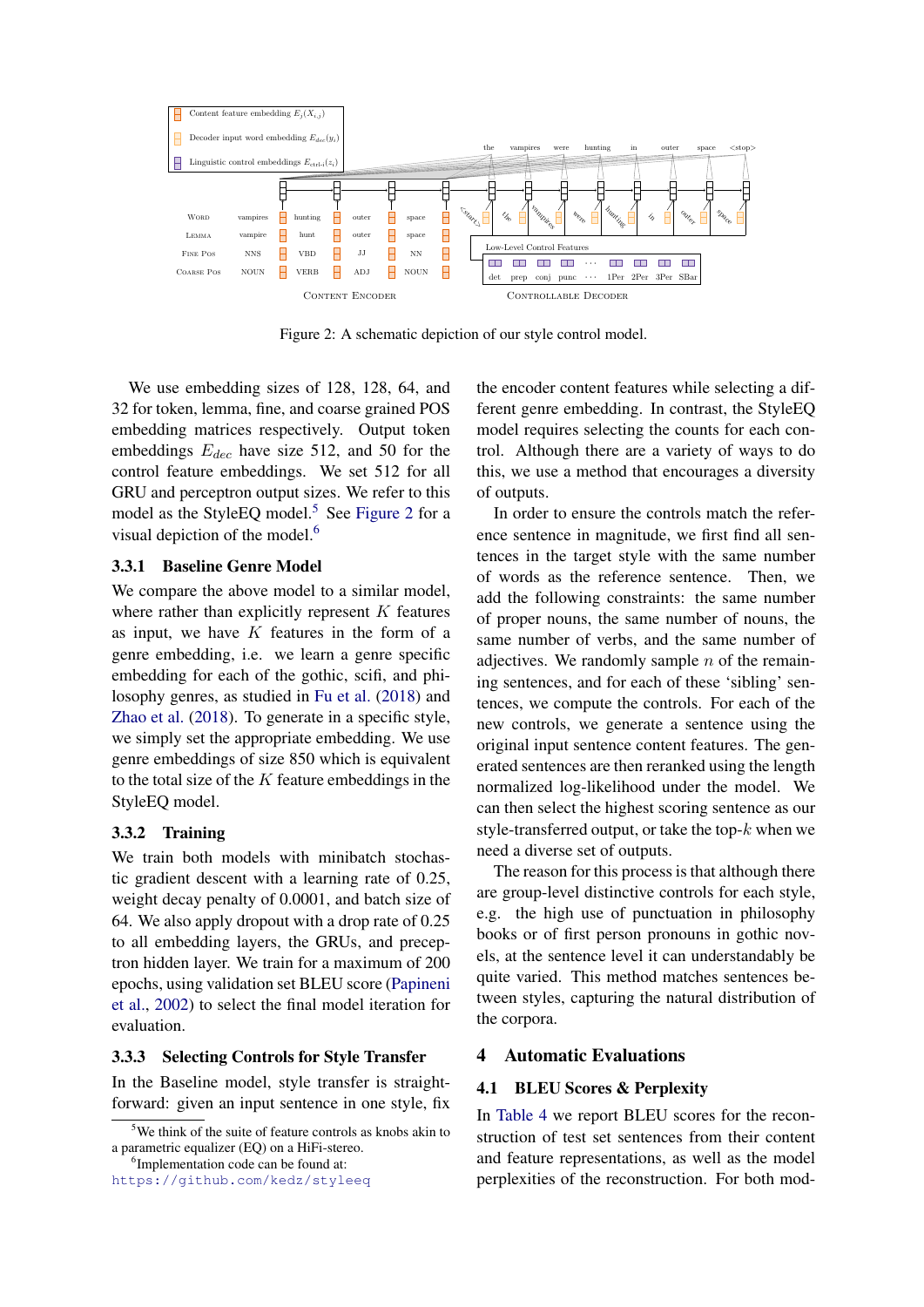<span id="page-5-0"></span>

| Model           | <b>BLEU</b> | Perplexity |
|-----------------|-------------|------------|
| <b>Baseline</b> | 25.07       | 4.60       |
| StyleEQ         | 30.04       | 3.33       |

Table 4: Test set reconstruction BLEU score and perplexity (in nats).

<span id="page-5-2"></span>

| Control       | Exact | Direction | Atomic |
|---------------|-------|-----------|--------|
| S             | 18.99 | 43.34     | 23.86  |
| SBAR          | 24.22 | 41.41     | 18.16  |
| <b>ADVP</b>   | 20.78 | 27.65     | 21.96  |
| <b>FRAG</b>   | 24.47 | 26.60     | 19.71  |
| conjunction   | 93.56 | 98.75     | 11.43  |
| determiner    | 81.11 | 95.67     | 16.98  |
| 3rdNeutralPer | 40.70 | 78.56     | 8.97   |
| 3rdFemalePer  | 32.77 | 65.53     | 12.62  |
| 3rdMalePer    | 36.20 | 75.72     | 9.27   |
| 1stPer        | 79.47 | 94.48     | 12.80  |
| 2ndPer        | 78.01 | 96.69     | 13.48  |
| 3rdPer        | 29.08 | 70.92     | 10.56  |
| helperVerbs   | 69.92 | 90.23     | 12.30  |
| negation      | 68.85 | 93.21     | 12.88  |
| simple prep   | 49.32 | 77.74     | 19.86  |
| position prep | 47.18 | 79.42     | 19.42  |
| punctuation   | 84.83 | 91.71     | 13.05  |

Table 5: Percentage rates of Exact, Direction, and Atomic feature control changes. See [subsection 4.2](#page-5-1) for explanation.

els, we use beam decoding with a beam size of eight. Beam candidates are ranked according to their length normalized log-likelihood. On these automatic measures we see that StyleEQ is better able to reconstruct the original sentences. In some sense this evaluation is mostly a sanity check, as the feature controls contain more locally specific information than the genre embeddings, which say very little about how many specific function words one should expect to see in the output.

#### <span id="page-5-1"></span>4.2 Feature Control

Designing controllable language models is often difficult because of the various dependencies between tokens; when changing one control value it may effect other aspects of the surface realization. For example, increasing the number of conjunctions may effect how the generator places prepositions to compensate for structural changes in the sentence. Since our features are deterministically recoverable, we can perturb an individual control value and check to see that the desired change was realized in the output. Moreover, we can check the amount of change in the other non-perturbed features to measure the independence of the controls.

We sample 50 sentences from each genre from the test set. For each sample, we create a perturbed control setting for each control by adding  $\delta$  to the original control value. This is done for  $\delta \in \{-3, -2, -1, 0, 1, 2, 3\}$ , skipping any settings where the new control value would be negative.

[Table 5](#page-5-2) shows the results of this experiment. The *Exact* column displays the percentage of generated texts that realize the exact number of control features specified by the perturbed control. High percentages in the *Exact* column indicate greater one-to-one correspondence between the control and surface realization. For example, if the input was "Dracula and Frankenstein and the mummy," and we change the conjunction feature by  $\delta = -1$ , an output of "Dracula, Frankenstein and the mummy," would count towards the *Exact* category, while "Dracula, Frankenstein, the mummy," would not.

The *Direction* column specifies the percentage of cases where the generated text produces a changed number of the control features that, while not exactly matching the specified value of the perturbed control, does change from the original in the correct direction. For example, if the input again was "Dracula and Frankenstein and the mummy," and we change the conjunction feature by  $\delta = -1$ , both outputs of "Dracula, Frankenstein and the mummy," and "Dracula, Frankenstein, the mummy," would count towards *Direction*. High percentages in *Direction* mean that we could roughly ensure desired surface realizations by modifying the control by a larger  $\delta$ .

Finally, the *Atomic* column specifies the percentage of cases where the generated text with the perturbed control only realizes changes to that specific control, while other features remain constant. For example, if the input was "Dracula and Frankenstein in the castle," and we set the conjunction feature to  $\delta = -1$ , an output of "Dracula near Frankenstein in the castle," would not count as *Atomic* because, while the number of conjunctions did decrease by one, the number of simple preposition changed. An output of "Dracula, Frankenstein in the castle," would count as *Atomic*. High percentages in the *Atomic* column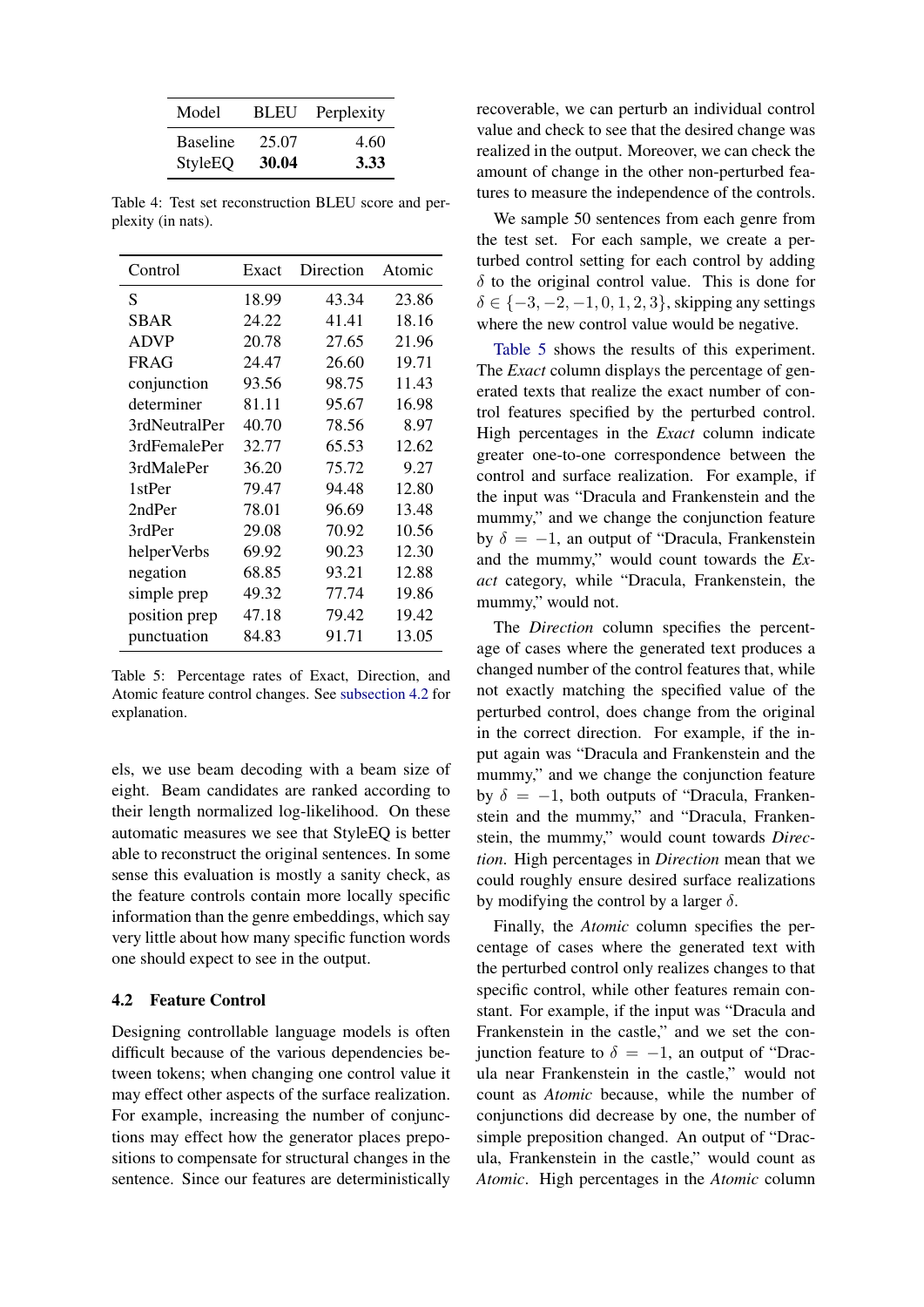indicate this feature is only loosely coupled to the other features and can be changed without modifying other aspects of the sentence.

Controls such as *conjunction*, *determiner*, and *punctuation* are highly controllable, with *Exact* rates above 80%. But with the exception of the constituency parse features, all controls have high *Direction* rates, many in the 90s. These results indicate our model successfully controls these features. The fact that the *Atomic* rates are relatively low is to be expected, as controls are highly coupled – e.g. to increase *1stPer*, it is likely another pronoun control will have to decrease.

## 4.3 Automatic Classification

For each model we look at the classifier prediction accuracy of reconstructed and transferred sentences. In particular we use the *Ablated NVA* classifier, as this is the most content-blind one.

We produce 16 outputs from both the Baseline and StyleEq models. For the Baseline, we use a beam search of size 16. For the StyleEQ model, we use the method described in Section [3.3.3](#page-4-0) to select 16 'sibling' sentences in the target style, and generated a transferred sentence for each.[7](#page-6-0) We look at three different methods for selection: *all*, which uses all output sentences; *top*, which selects the top ranked sentence based on the score from the model; and *oracle*, which selects the sentence with the highest classifier likelihood for the intended style.

The reason for the third method, which indeed acts as an oracle, is that using the score from the model didn't always surface a transferred sentence that best reflected the desired style. Partially this was because the model score was mostly a function of how well a transferred sentence reflected the distribution of the training data. But additionally, some control settings are more indicative of a target style than others. The use of the classifier allows us to identify the most suitable control setting for a target style that was roughly compatible with the number of content words.

In [Table 6](#page-7-0) we see the results. Note that for both models, the *all* and *top* classification accuracy tends to be quite similar, though for the Baseline they are often almost exactly the same when the Baseline has little to no diversity in the outputs.

However, the *oracle* introduces a huge jump in accuracy for the StyleEQ model, especially compared to the Baseline, partially because the diversity of outputs from StyleEQ is much higher; often the Baseline model produces no diversity – the 16 output sentences may be nearly identical, save a single word or two. It's important to note that neither model uses the classifier in any way except to select the sentence from 16 candidate outputs.

What this implies is that lurking within the StyleEQ model outputs are great sentences, even if they are hard to find. In many cases, the StyleEQ model has a classification accuracy above the base rate from the test data, which is 75% (see [Table 2\)](#page-2-3).

## 5 Human Evaluation

[Table 7](#page-7-1) shows example outputs for the StyleEQ and Baseline models<sup>[8](#page-6-1)</sup>. Through inspection we see that the StyleEQ model successfully changes syntactic constructions in stylistically distinctive ways, such as increasing syntactic complexity when transferring to philosophy, or changing relevant pronouns when transferring to sci-fi. In contrast, the Baseline model doesn't create outputs that move far from the reference sentence, making only minor modifications such changing the type of a single pronoun.

To determine how readers would classify our transferred sentences, we recruited three English Literature PhD candidates, all of whom had passed qualifying exams that included determining both genre and era of various literary texts.

#### 5.1 Fluency Evaluation

To evaluate the fluency of our outputs, we had the annotators score reference sentences, reconstructed sentences, and transferred sentences on a 0-5 scale, where 0 was incoherent and 5 was a well-written human sentence.

[Table 8](#page-7-2) shows the average fluency of various conditions from all three annotators. Both models have fluency scores around 3. Upon inspection of the outputs, it is clear that many have fluency errors, resulting in ungrammatical sentences.

Notably the Baseline often has slightly higher fluency scores than the StyleEQ model. This is likely because the Baseline model is far less constrained in how to construct the output sentence,

<span id="page-6-0"></span><sup>&</sup>lt;sup>7</sup> For each 'sibling' we used a beam search of size 8 and selected the top candidate according to length normalized loglikelihood.

<span id="page-6-1"></span><sup>&</sup>lt;sup>8</sup>The outputs are manually selected from the set of 16 candidate output sentences.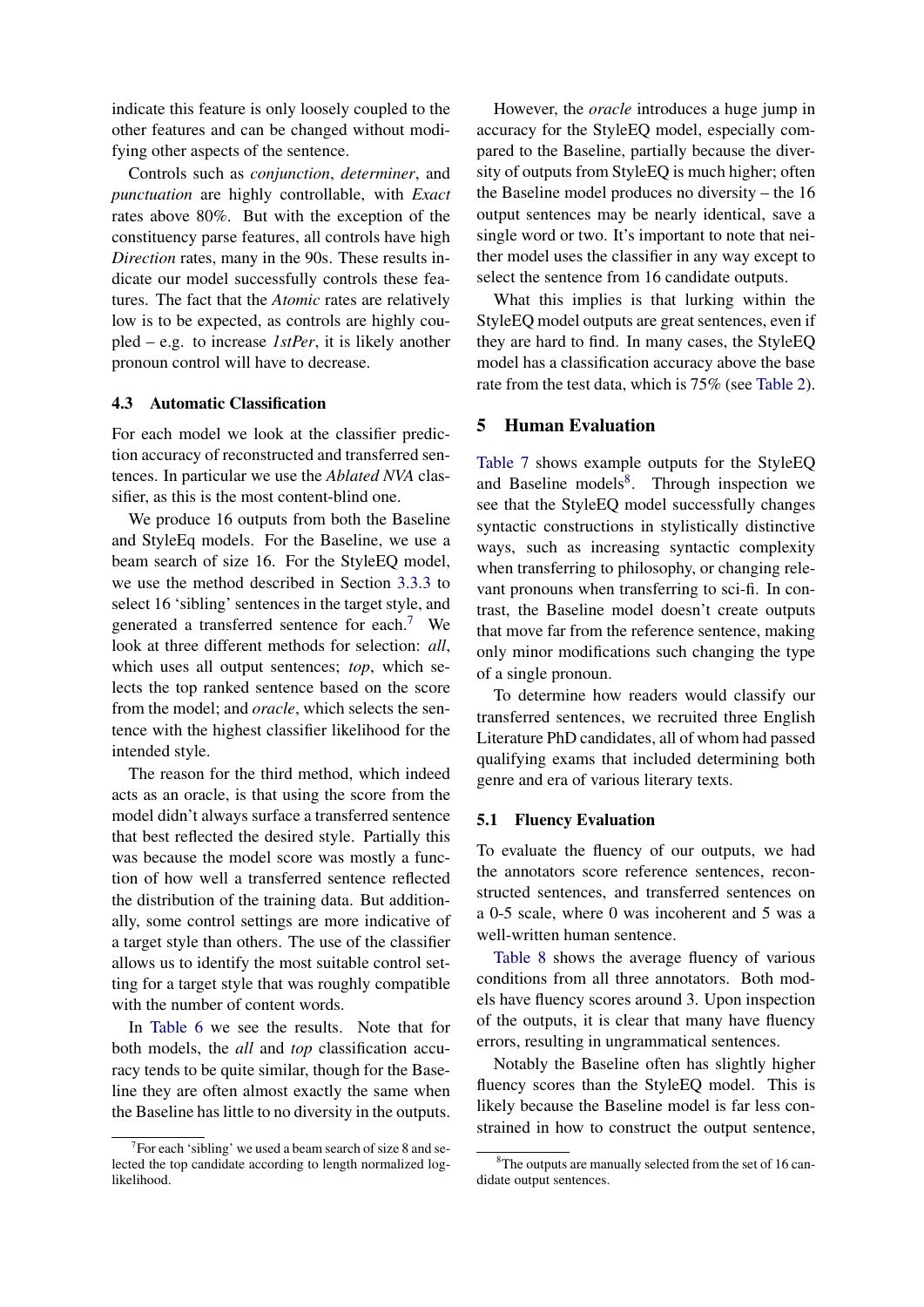<span id="page-7-0"></span>

|                 |        |      |      | scifi(s)                            |                   |                   | philosophy $(p)$ |                   |                   | gothic(g)         |                   |
|-----------------|--------|------|------|-------------------------------------|-------------------|-------------------|------------------|-------------------|-------------------|-------------------|-------------------|
| Model           | Method | all  |      | $s \rightarrow s$ $s \rightarrow p$ | $s \rightarrow g$ | $p \rightarrow s$ | $p\rightarrow p$ | $p \rightarrow g$ | $g \rightarrow s$ | $g \rightarrow p$ | $g \rightarrow g$ |
| <b>Baseline</b> | all    | .424 | .639 | .344                                | .301              | .242              | .818             | .140              | .483              | .422              | .437              |
| <b>Baseline</b> | top    | .429 | .666 | .344                                | .301              | .242              | .819             | .140              | .483              | .422              | .400              |
| <b>Baseline</b> | oracle | .493 | .851 | .344                                | .301              | .242              | .940             | .140              | .483              | .422              | .750              |
| StyleEQ         | all    | .413 | .561 | .348                                | .322              | .167              | .803             | .268              | .378              | .467              | .426              |
| StyleEQ         | top    | .382 | .573 | .307                                | .221              | .201              | .800             | .165              | .458              | .430              | .436              |
| StyleEQ         | oracle | .841 | .804 | .834                                | .947              | .560              | .926             | .900              | .866              | .914              | .679              |

Table 6: *Ablated NVA* classifier accuracy using three different methods of selecting an output sentence. This is additionally split into the nine transfer possibilities, given the three source styles. The StyleEQ model produces far more diverse outputs, allowing the oracle method to have a very high accuracy compared to the Baseline model.

<span id="page-7-1"></span>

| Setting                                | Style <sub>EQ</sub> output                                                                                    | Baseline output                                                                         |
|----------------------------------------|---------------------------------------------------------------------------------------------------------------|-----------------------------------------------------------------------------------------|
| reference                              | Her face had turned beet red.<br>her face had turned thereto red.                                             | Her face had turned beet red.<br>his face had turned out of the dissolution of the red. |
| $s \rightarrow s$<br>$s \rightarrow g$ | her face had turned to me, the realization red.                                                               | her face had turned, and, with a modesty of red.                                        |
| $s \rightarrow p$                      | in the face, had turned–that was, the realization red.                                                        | his face had turned, and, with a modesty of red.                                        |
| reference                              | The desire for exclusive markets is one of the most po-<br>tent causes of war.                                | The desire for exclusive markets is one of the most po-<br>tent causes of war.          |
| $p \rightarrow p$                      | the desire of exclusive markets is one of the most potent<br>causes of war.                                   | the desire of exclusive markets is one of the most potent<br>causes of war.             |
| $p \rightarrow s$                      | but his desire is an exclusive markets, one of the most<br>potent causes of war.                              | the desire of the exclusive markets were one of the most<br>potent causes of war.       |
| $p \rightarrow g$                      | i am a desire of your exclusive markets, and that you are<br>one of the most potent causes of your war in me. | the desire of the exclusive markets were one of the most<br>potent causes of war.       |
| reference                              | a little while, and all this will appear a dream.                                                             | a little while, and all this will appear a dream.                                       |
| $g \rightarrow g$                      | but a little while, all this will appear a dream.                                                             | a little while all it would appear in a dream.                                          |
| $g \rightarrow s$                      | he wasn't a little while all he could appear in the dream.                                                    | a little while all it would appear in a dream.                                          |
| $g \rightarrow p$                      | a little while-all that would appear to do, dream.                                                            | a little while all will appear in a dream.                                              |

Table 7: Example outputs (manually selected) from both models. The StyleEQ model successfully rewrites the sentence with very different syntactic constructions that reflect style, while the Baseline model rarely moves far from the reference.

and upon inspection often reconstructs the reference sentence even when performing style transfer. In contrast, the StyleEQ is encouraged to follow the controls, but can struggle to incorporate these controls into a fluent sentence.

The fluency of all outputs is lower than desired. We expect that incorporating pre-trained language models would increase the fluency of all outputs without requiring larger datasets.

## 5.2 Human Classification

Each annotator annotated 90 reference sentences (i.e. from the training corpus) with which style they thought the sentence was from. The accuracy on this baseline task for annotators A1, A2, and A3 was 80%, 88%, and 80% respectively, giving us an upper expected bound on the human evaluation.

<span id="page-7-2"></span>

|                    |                        | fluency       |                |       |  |
|--------------------|------------------------|---------------|----------------|-------|--|
| Sentence Type      | Model                  | $\mathbf{A}1$ | A <sub>2</sub> | $A_3$ |  |
| Reference          | none                   | 4.94          | 4.47 4.82      |       |  |
| Reconstruction     | <b>Baseline</b>        | 3.48          | 3.09           | 4.13  |  |
|                    | StyleEQ 3.60 2.93      |               |                | 3.96  |  |
| <b>Transferred</b> | <b>Baseline</b>        |               | 3.36 4.17      | 3.30  |  |
|                    | StyleEQ 3.22 3.86 3.00 |               |                |       |  |

Table 8: Fluency scores (0-5, where 0 is incoherent) of sentences from three annotators. The Baseline model tends to produce slightly more fluent sentences than the StyleEQ model, likely because it is less constrained.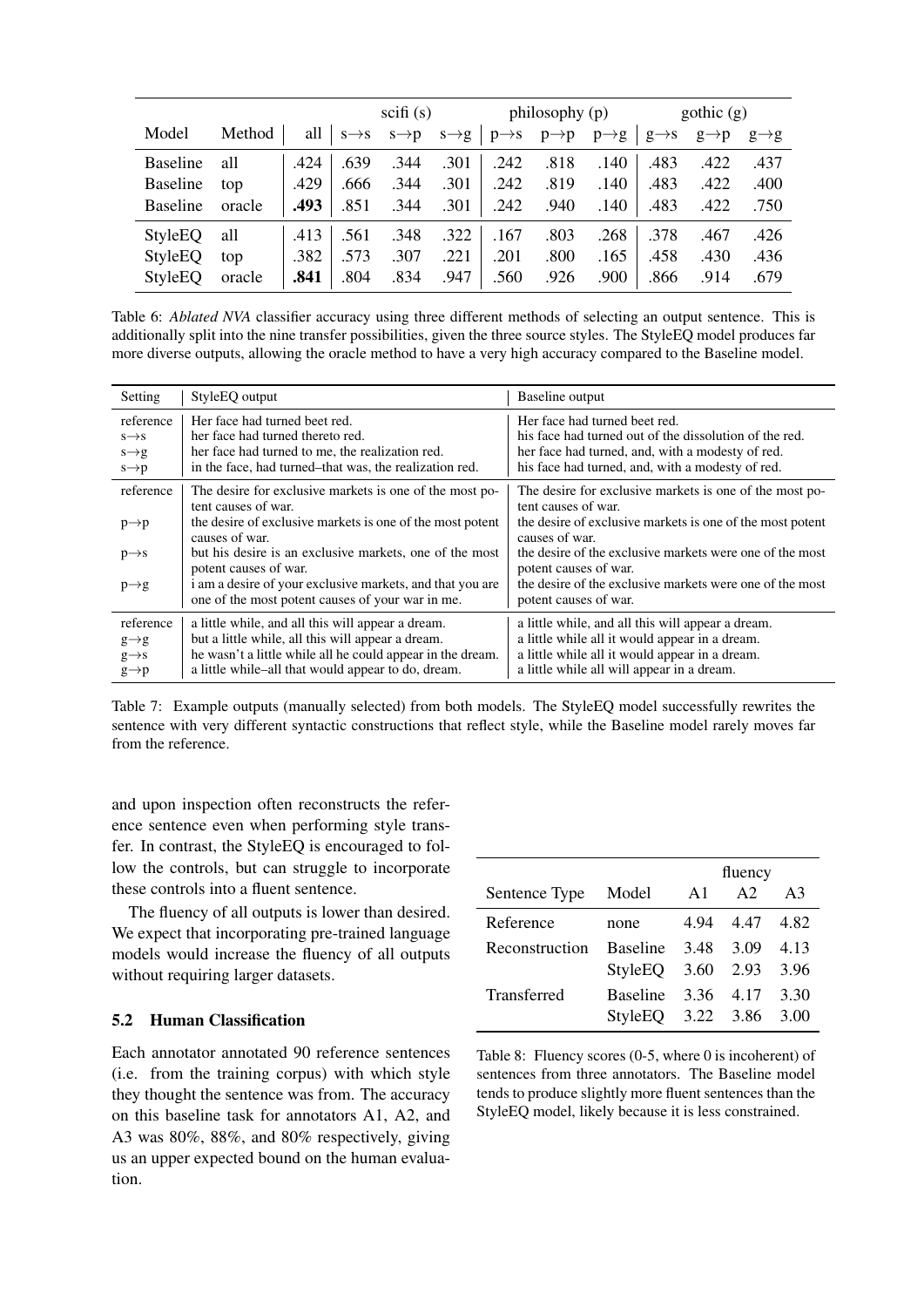<span id="page-8-0"></span>

|                                  | which-of-3 |  |  |             | $which-of-2$ |                |
|----------------------------------|------------|--|--|-------------|--------------|----------------|
| Model                            | A1         |  |  | A2 A3 A1 A2 |              | A <sup>3</sup> |
| 58. 51. 57. 17. 17. 57. Baseline |            |  |  |             |              |                |
| 51. 54. 17. 17. StyleEQ. 24. 20  |            |  |  |             |              | .48            |

Table 9: Accuracy of three annotators in selecting the correct style for transferred sentences. In this evaluation there is little difference between the models.

In discussing this task with the annotators, they noted that content is a heavy predictor of genre, and that would certainly confound their annotations. To attempt to mitigate this, we gave them two annotation tasks: *which-of-3* where they simply marked which style they thought a sentence was from, and *which-of-2* where they were given the original style and marked which style they thought the sentence was transferred into.

For each task, each annotator marked 180 sentences: 90 from each model, with an even split across the three genres. Annotators were presented the sentences in a random order, without information about the models. In total, each marked 270 sentences. (Note there were no reconstructions in this annotation task.)

[Table 9](#page-8-0) shows the results. In both tasks, accuracy of annotators classifying the sentence as its intended style was low. In *which-of-3*, scores were around 20%, below the chance rate of 33%. In *which-of-2*, scores were in the 50s, slightly above the chance rate of 50%. This was the case for both models. There was a slight increase in accuracy for the StyleEQ model over the Baseline for *which-of-3*, but the opposite trend for *which-of-2*, suggesting these differences are not significant.

It's clear that it's hard to fool the annotators. Introspecting on their approach, the annotators expressed having immediate responses based on key words – for instance any references of 'space' implied 'sci-fi'. We call this the 'vampires in space' problem, because no matter how well a gothic sentence is rewritten as a sci-fi one, it's impossible to ignore the fact that there is a vampire in space. The transferred sentences, in the eyes of the *Ablated NVA* classifier (with no access to content words), did quite well transferring into their intended style. But people are not blind to content.

#### 5.3 The 'Vampires in Space' Problem

Working with the annotators, we regularly came up against the 'vampires in space' problem: while syntactic constructions account for much of the distinction of literary styles, these constructions often co-occur with distinctive content.

Stylometrics finds syntactic constructions are great at fingerprinting, but suggests that these constructions are surface realizations of higher-level stylistic decisions. The number and type of personal pronouns is a reflection of how characters feature in a text. A large number of positional prepositions may be the result of a writer focusing on physical descriptions of scenes. In our attempt to decouple these, we create Frankenstein sentences, which piece together features of different styles – we are putting vampires in space.

Another way to validate our approach would be to select data that is stylistically distinctive but with similar content: perhaps genres in which content is static but language use changes over time, stylistically distinct authors within a single genre, or parodies of a distinctive genre.

## 6 Conclusion and Future Work

We present a formal, extendable model of style that can add control to any neural text generation system. We model style as a suite of low-level linguistic controls, and train a neural encoderdecoder model to reconstruct reference sentences given only content words and the setting of the controls. In automatic evaluations, we show that our model can fool a style classifier 84% of the time and outperforms a baseline genre-embedding model. In human evaluations, we encounter the 'vampires in space' problem in which content and style are equally discriminative but people focus more on the content.

In future work we would like to model higherlevel syntactic controls. [Allison et al.](#page-9-18) [\(2013\)](#page-9-18) show that differences in clausal constructions, for instance having a dependent clause before an independent clause or vice versa, is a marker of style appreciated by the reader. Such features would likely interact with our lower-level controls in an interesting way, and provide further insight into style transfer in text.

### Acknowledgements

Katy Gero is supported by an NSF GRF (DGE - 1644869). We would also like to thank Elsbeth Turcan for her helpful comments.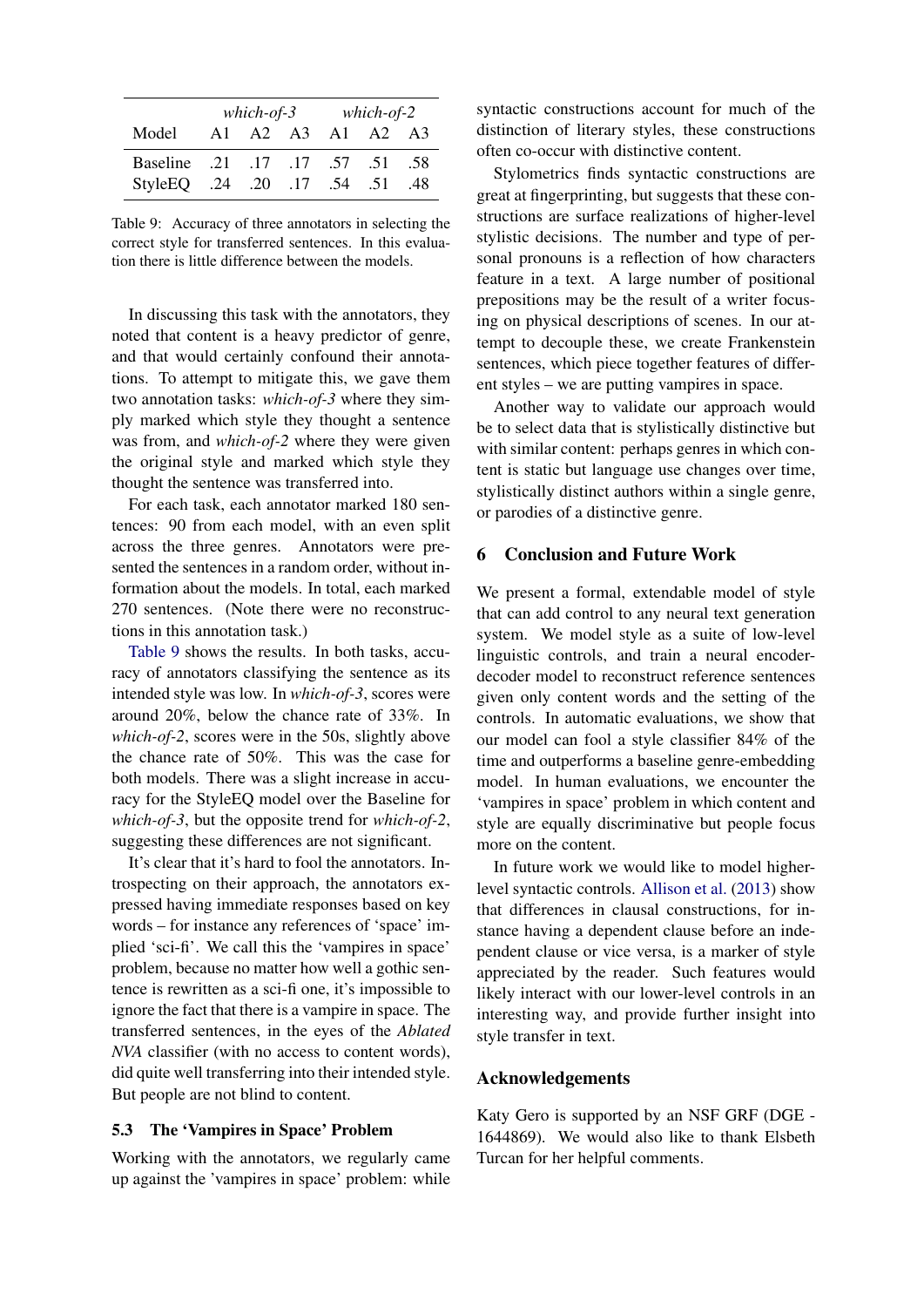#### References

- <span id="page-9-18"></span>Sarah Allison, Marissa Gemma, Ryan Heuser, Franco Moretti, Amir Tevel, and Irena Yamboliev. 2013. *Style at the Scale of the Sentence*. Stanford Literary Lab.
- <span id="page-9-20"></span>Dzmitry Bahdanau, Kyunghyun Cho, and Yoshua Bengio. 2014. Neural machine translation by jointly learning to align and translate. *arXiv preprint arXiv:1409.0473*.
- <span id="page-9-15"></span>John Burrows. 2002. [Delta: A Measure of Stylis](https://doi.org/10.1093/llc/17.3.267)[tic Difference and a Guide to Likely Authorship.](https://doi.org/10.1093/llc/17.3.267) 17(3):267–287.
- <span id="page-9-21"></span>Kyunghyun Cho, Bart van Merrienboer, Caglar Gulcehre, Dzmitry Bahdanau, Fethi Bougares, Holger Schwenk, and Yoshua Bengio. 2014. Learning phrase representations using rnn encoder–decoder for statistical machine translation. In *Proceedings of the 2014 Conference on Empirical Methods in Natural Language Processing (EMNLP)*, pages 1724– 1734.
- <span id="page-9-16"></span>H. Craig and A.F. Kinney. 2009. *[Shakespeare, Com](https://books.google.com/books?id=uFncQB9T4xoC)[puters, and the Mystery of Authorship](https://books.google.com/books?id=uFncQB9T4xoC)*. Cambridge University Press.
- <span id="page-9-10"></span>Jan Milan Deriu and Mark Cieliebak. 2018. Syntactic manipulation for generating more diverse and interesting texts. In *11th International Conference on Natural Language Generation (INLG 2018), Tilburg, The Netherlands, 05-08 November 2018*, pages 22–34. Association for Computational Linguistics.
- <span id="page-9-11"></span>Jessica Ficler and Yoav Goldberg. 2017. [Controlling](http://arxiv.org/abs/1707.02633) [linguistic style aspects in neural language genera](http://arxiv.org/abs/1707.02633)[tion.](http://arxiv.org/abs/1707.02633) *CoRR*, abs/1707.02633.
- <span id="page-9-6"></span>Zhenxin Fu, Xiaoye Tan, Nanyun Peng, Dongyan Zhao, and Rui Yan. 2018. Style transfer in text: Exploration and evaluation. In *Thirty-Second AAAI Conference on Artificial Intelligence*.
- <span id="page-9-13"></span>Wilhelm Fucks. 1952. [On Mathematical Analysis of](https://doi.org/10.2307/2332470) [Style.](https://doi.org/10.2307/2332470) 39(1/2):122–129.
- <span id="page-9-0"></span>Leon A Gatys, Alexander S Ecker, and Matthias Bethge. 2015. A neural algorithm of artistic style. *arXiv preprint arXiv:1508.06576*.
- <span id="page-9-1"></span>Leon A. Gatys, Alexander S. Ecker, and Matthias Bethge. 2016. Image style transfer using convolutional neural networks. In *The IEEE Conference on Computer Vision and Pattern Recognition (CVPR)*.
- <span id="page-9-4"></span>Harsh Jhamtani, Varun Gangal, Eduard H. Hovy, and Eric Nyberg. 2017. [Shakespearizing modern lan](http://arxiv.org/abs/1707.01161)[guage using copy-enriched sequence-to-sequence](http://arxiv.org/abs/1707.01161) [models.](http://arxiv.org/abs/1707.01161) *CoRR*, abs/1707.01161.
- <span id="page-9-17"></span>Armand Joulin, Edouard Grave, Piotr Bojanowski, and Tomas Mikolov. 2017. Bag of tricks for efficient text classification. In *Proceedings of the 15th Conference of the European Chapter of the Association*

*for Computational Linguistics: Volume 2, Short Papers*, pages 427–431. Association for Computational Linguistics.

- <span id="page-9-7"></span>Guillaume Lample, Sandeep Subramanian, Eric Smith, Ludovic Denoyer, Marc'Aurelio Ranzato, and Y-Lan Boureau. 2019. [Multiple-attribute text rewrit](https://openreview.net/forum?id=H1g2NhC5KQ)[ing.](https://openreview.net/forum?id=H1g2NhC5KQ) In *International Conference on Learning Representations*.
- <span id="page-9-19"></span>Christopher D. Manning, Mihai Surdeanu, John Bauer, Jenny Finkel, Steven J. Bethard, and David Mc-Closky. 2014. [The Stanford CoreNLP natural lan](http://www.aclweb.org/anthology/P/P14/P14-5010)[guage processing toolkit.](http://www.aclweb.org/anthology/P/P14/P14-5010) In *Association for Computational Linguistics (ACL) System Demonstrations*, pages 55–60.
- <span id="page-9-22"></span>Mitchell Marcus, Grace Kim, Mary Ann Marcinkiewicz, Robert MacIntyre, Ann Bies, Mark Ferguson, Karen Katz, and Britta Schas-<br>berger. 1994. The penn treebank: annotating The penn treebank: annotating predicate argument structure. In *Proceedings of the workshop on Human Language Technology*, pages 114–119. Association for Computational Linguistics.
- <span id="page-9-23"></span>Marie-Catherine de Marneffe, Timothy Dozat, Natalia Silveira, Katri Haverinen, Filip Ginter, Joakim Nivre, and Christopher D Manning. Universal dependencies: A cross-linguistic typology.
- <span id="page-9-12"></span>T. C. Mendenhall. 1887. [The Characteristic Curves of](http://arxiv.org/abs/1764604) [Composition.](http://arxiv.org/abs/1764604) 9(214):237–249.
- <span id="page-9-2"></span>Frederick Mosteller and David L. Wallace. 2007. *Inference and Disputed Authorship: The Federalist*. Center for the Study of Language and Information.
- <span id="page-9-9"></span>Shereen Oraby, Lena Reed, Shubhangi Tandon, Sharath T. S., Stephanie M. Lukin, and Marilyn A. Walker. 2018. [Controlling personality-based stylis](http://arxiv.org/abs/1805.08352)[tic variation with neural natural language generators.](http://arxiv.org/abs/1805.08352) *CoRR*, abs/1805.08352.
- <span id="page-9-24"></span>Kishore Papineni, Salim Roukos, Todd Ward, and Wei-Jing Zhu. 2002. Bleu: a method for automatic evaluation of machine translation. In *Proceedings of the 40th annual meeting on association for computational linguistics*, pages 311–318. Association for Computational Linguistics.
- <span id="page-9-5"></span>Sudha Rao and Joel R. Tetreault. 2018. [Dear sir or](http://arxiv.org/abs/1803.06535) [madam, may I introduce the YAFC corpus: Corpus,](http://arxiv.org/abs/1803.06535) [benchmarks and metrics for formality style transfer.](http://arxiv.org/abs/1803.06535) *CoRR*, abs/1803.06535.
- <span id="page-9-3"></span>Jonathan Reeve. 2019. [On early style: a stylochrono](https://github.com/JonathanReeve/late-style-PCA/blob/master/paper/late-style-pca.pdf)[metric critique of late style in literature.](https://github.com/JonathanReeve/late-style-PCA/blob/master/paper/late-style-pca.pdf) *Under Review at Digital Scholarship in the Humanities*.
- <span id="page-9-14"></span>Claude Elwood Shannon. 1948. A mathematical theory of communication. *Bell system technical journal*, 27(3):379–423.
- <span id="page-9-8"></span>Alexey Tikhonov and Ivan P. Yamshchikov. 2018. [What is wrong with style transfer for texts?](http://arxiv.org/abs/1808.04365) *CoRR*, abs/1808.04365.